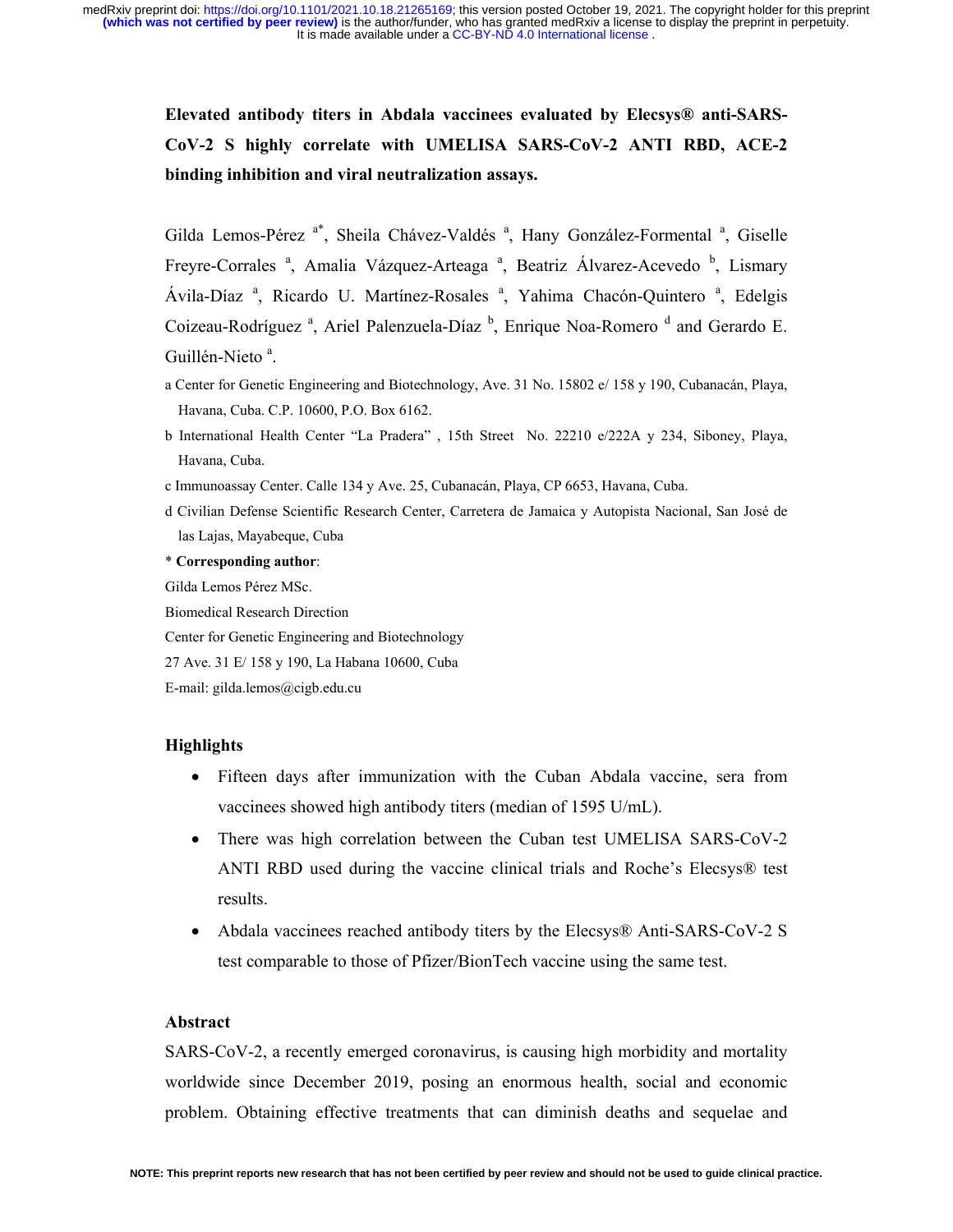vaccines to slow or prevent viral transmission, and reduce disease severity and/or death are of utmost importance. Abdala is a Cuban vaccine based on the recombinant RBD subunit of the spike protein expressed in *Pichia pastoris* yeast. It demonstrated high efficacy (92.28 %) in phase III clinical trials for reducing transmission, and more than 90% effectiveness in reducing disease severity and mortality. Antibody titers were evaluated in 42 Abdala vaccinees using the Elecsys® Anti-SARS-CoV-2 S test. Fifteen days after immunization, sera from vaccinees showed high antibody titers (median of 1595 U/mL). The results obtained in this study also demonstrate correlation between the Cuban test UMELISA SARS-CoV-2 ANTI RBD used during the clinical trials and Elecsys® test results.

**Keywords:** COVID-19, Abdala vaccine, Elecsys® Anti-SARS-CoV-2 S test, UMELISA SARS-CoV-2 ANTI RBD test, antibody titers

# **Introduction**

COVID-19 is a severe disease produced by a new coronavirus (SARS-CoV-2), whose first victims were reported in Wuhan, China, in late 2019. This disease rapidly spread to other provinces in China and to the rest of the world [1]. By the end of January 2020, The World Health Organization (WHO) declared this disease a global health emergency [2], and it was recognized as a pandemic in March 2020 [3]. On March 23, confirmed SARS-CoV-2 cases exceeded 3,000 globally; the disease was present in 185 territories in six continents. The death total was 14,502. Together with the well-known containment measures for respiratory infection control, testing of suspected cases and contacts (with or without symptoms) by rRT-PCR was highly recommended [4]. On March 27, 2020, the USA became the country with the most confirmed cases, surpassing China. A few days later (on April 3), the number of confirmed cases globally exceeded one million and global deaths surpassed 56,000 [5]. In Cuba, the first COVID-19 case was confirmed on March 11 [6].

The rapidly growing infection rate of SARS-CoV-2 worldwide that poses enormous health, social and economic problems, triggered a race for developing diagnostics, therapeutic agents and vaccines, which might ultimately slow or prevent viral transmission. The entire genome structure of SARS-CoV-2 (COVID-19 etiologic agent) was made available since early January 2020 [7]. It is almost identical to SARS-CoV except for some additional protein genes and its host receptor, the ACE-2 (angiotensinconverting enzyme 2) protein that allows entry into the cell. Among the structural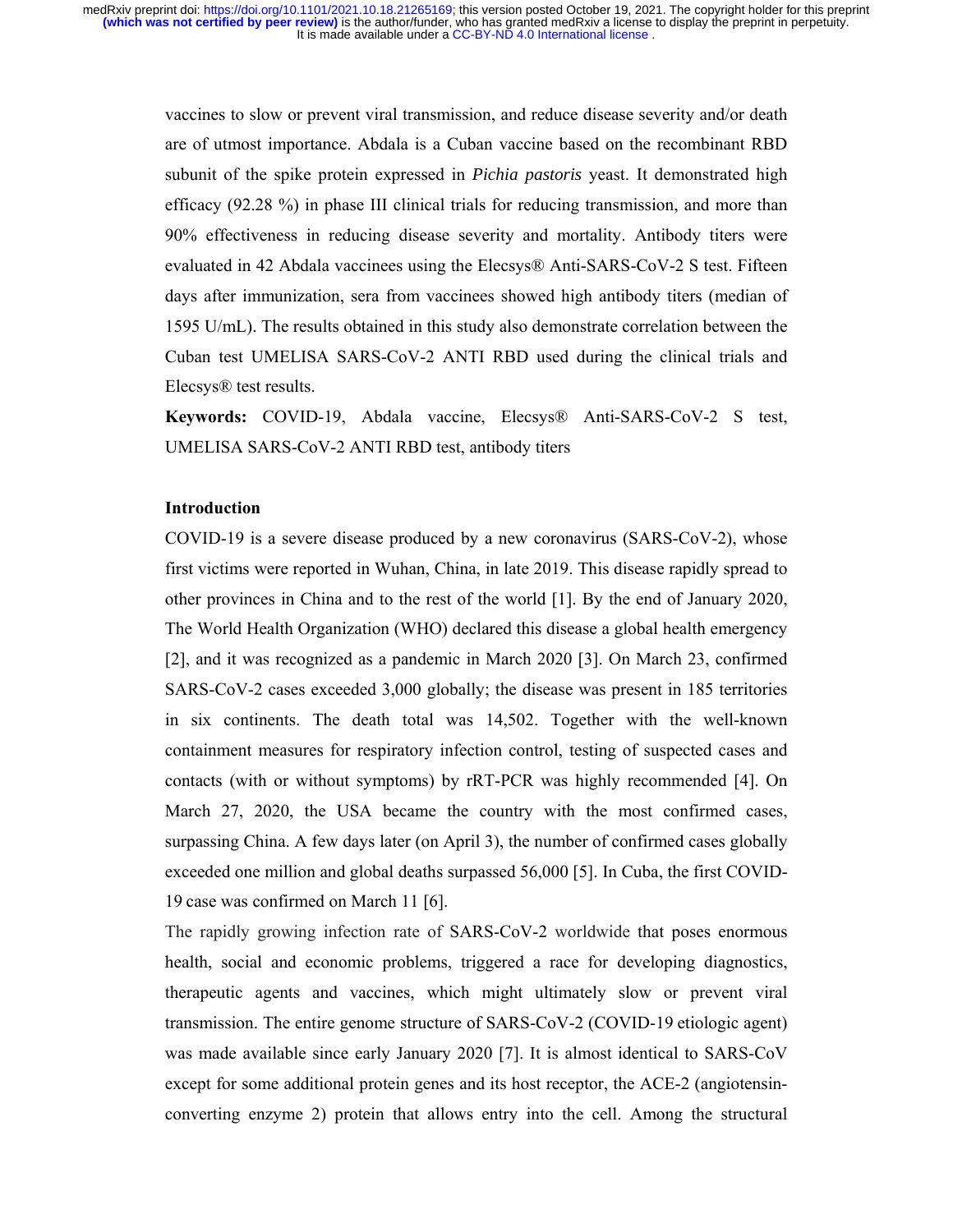proteins of SARS-CoV-2, the spike (S) and nucleocapsid are the main immunogens used in diagnosis. The S protein contains two subunits, S1 and S2. The S1 subunit contains a receptor binding domain (RBD), which is responsible for recognition and binding to the cell surface receptor, making it the main target for vaccine development. The S2 subunit contains other basic elements necessary for membrane fusion [8,9]. Several approaches have been used for COVID-19 vaccine development: the classic approach of inactivated (Sinopharm (BBIBP-CorV) and Sinovac, CoronaVac Chinese vaccines) and virus vector vaccines, such as the Oxford/AstraZeneca AZD1222 (UK), Janssen (Johnson & Johnson (Ad26.COV2.S, USA) and Gamaleya's Sputnik V (Gam-COVID-Vac, Russia). The newest are the mRNA vaccines Moderna (mRNA-1273, USA) and Pfizer/BioNTech (BNT162b2, Germany), approved for human use for the

first time. Protein subunit vaccines like Novavax (NVX-CoV2373, UK) have also entered the market [10].

Cuba worked on five vaccine candidates [11]. The Cuban Center for Genetic Engineering and Biotechnology (CIGB) obtained Abdala®, a Cuban vaccine also named CIGB-66, based on the recombinant RBD subunit of the spike protein produced in *Pichia pastoris* yeast [12]. Its first clinical trial, a Phase I/II trial, began on December 7, 2020 [13] and the Phase III trial was started on March 22, 2021 [13] with a 92.28% efficacy result [15, 16]. At the same time, since the city of Havana became the epicenter of community transmission in Cuba, a vaccine intervention with Abdala was carried out in this city from March 29 to September 30, 2021 [17]. The vaccine was approved for emergency use on July 9 [18,19]. Recent reports have shown that the Abdala vaccine was more than 90% effective against severity and death, despite the prevalence of the Delta variant of SARS-CoV-2 [20].

There are currently two ongoing clinical trials, one in pediatric ages 3 to 18 years and another in convalescents, in whom the immune response is boosted with a single dose of the Abdala or the nasal vaccine candidate Mambisa (CIGB-669, Cuba), one of the nine on trial using this route of administration [21]. The latter completed a successful Phase I trial in healthy and convalescent subjects [22, 23].

High antibody titers, primarily IgG, correlate with good virus neutralizing levels and thus protective immunity [24,25].

The objective of this study was to evaluate serum samples from Abdala vaccinees using the Elecsys® Anti-SARS-CoV-2 S system (Roche Diagnostics, Switzerland) and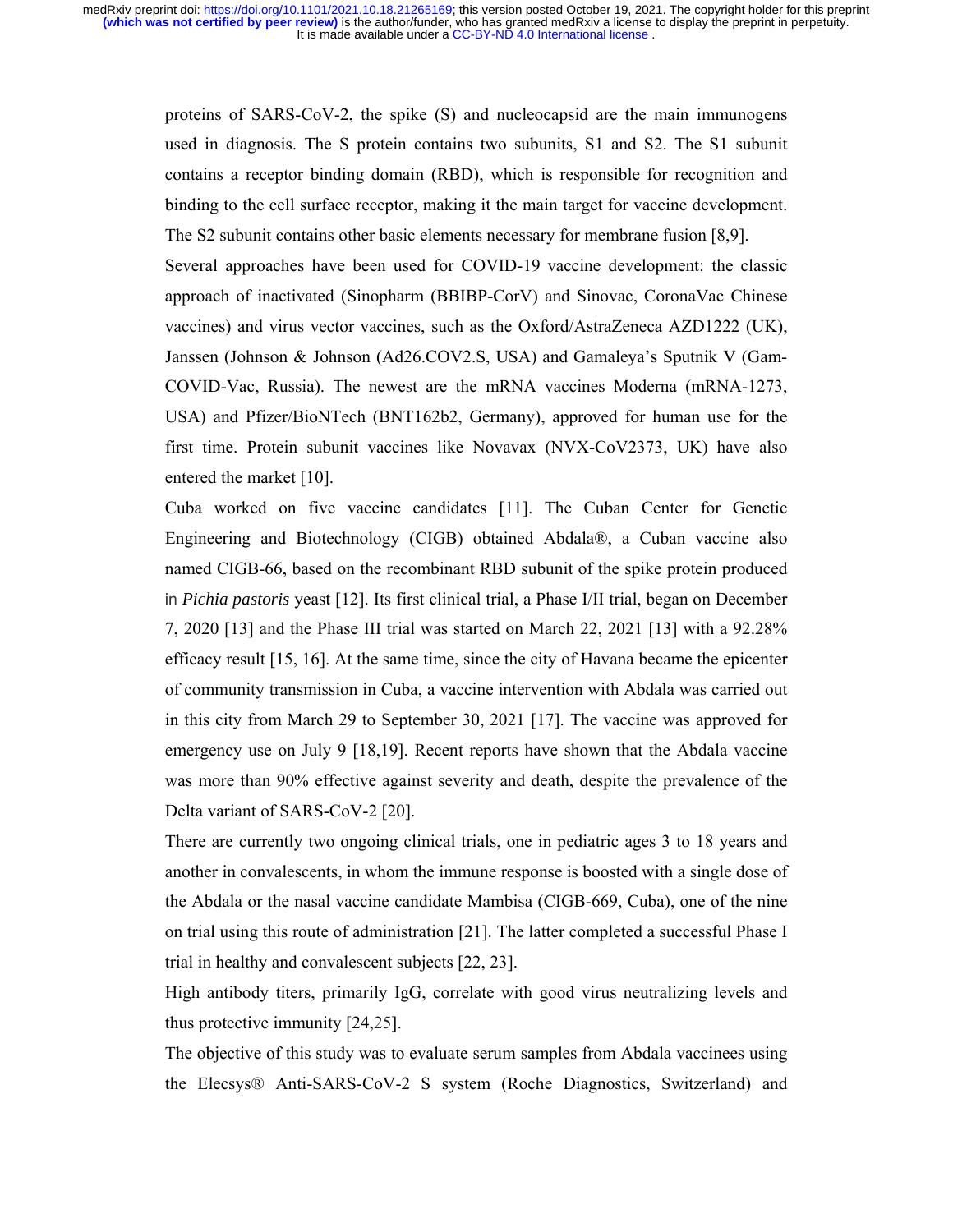> correlating the results with those previously obtained with the Cuban test (UMELISA SARS-CoV-2 ANTI RBD).

### **Materials and methods**

### V**accine**

The Cuban Abdala vaccine (CIGB-66) developed by the CIGB (Center for Genetic Engineering and Biotechnology, Cuba) was administered as immunogen [12,19,20].

### **Serum samples**

The study was carried out using sera collected from 42 individuals immunized with the Abdala vaccine candidate. In total 126 sera were used: prior to immunization (Pre), and fifteen days post both the second and the third (last) immunizations (Post). Collected sera were stored at -20 $^{\circ}$ C until evaluation.

# **Ethics**

Subjects gave their consent after being informed that the immediate use of the samples was to determine post vaccination antibody titers and there were possibilities of their use in other related research. Confidentiality of the donors' personal data was ensured. The study was approved by CIGB Ethics Committee in Havana, Cuba.

### **SARS-CoV-2 total antibody quantifications**

### Elecsys® Anti-SARS-CoV-2 S assay

SARS-CoV-2 antibodies against the Spike RBD viral protein were determined using the quantitative Elecsys® Anti-SARS-CoV-2 S test on the Cobas e411 Analyzer (Roche Diagnostics). The test is a double-antigen sandwich electro-chemiluminescence immunoassay, which uses streptavidin-coated microparticles to separate bound from unbound substances prior to applying voltage to the electrode. This assay has a measuring range of 0.40−250 U/mL (up to 2500 U/mL with on-board 1:10 dilution), with a concentration  $\geq 0.80$  U/mL considered positive. The manufacturer specific U/mL of the Elecsys® Anti-SARS-CoV-2 S assay can be considered equivalent to the BAU/mL of the first WHO International Standard for anti-SARS-CoV-2 immunoglobulin [26].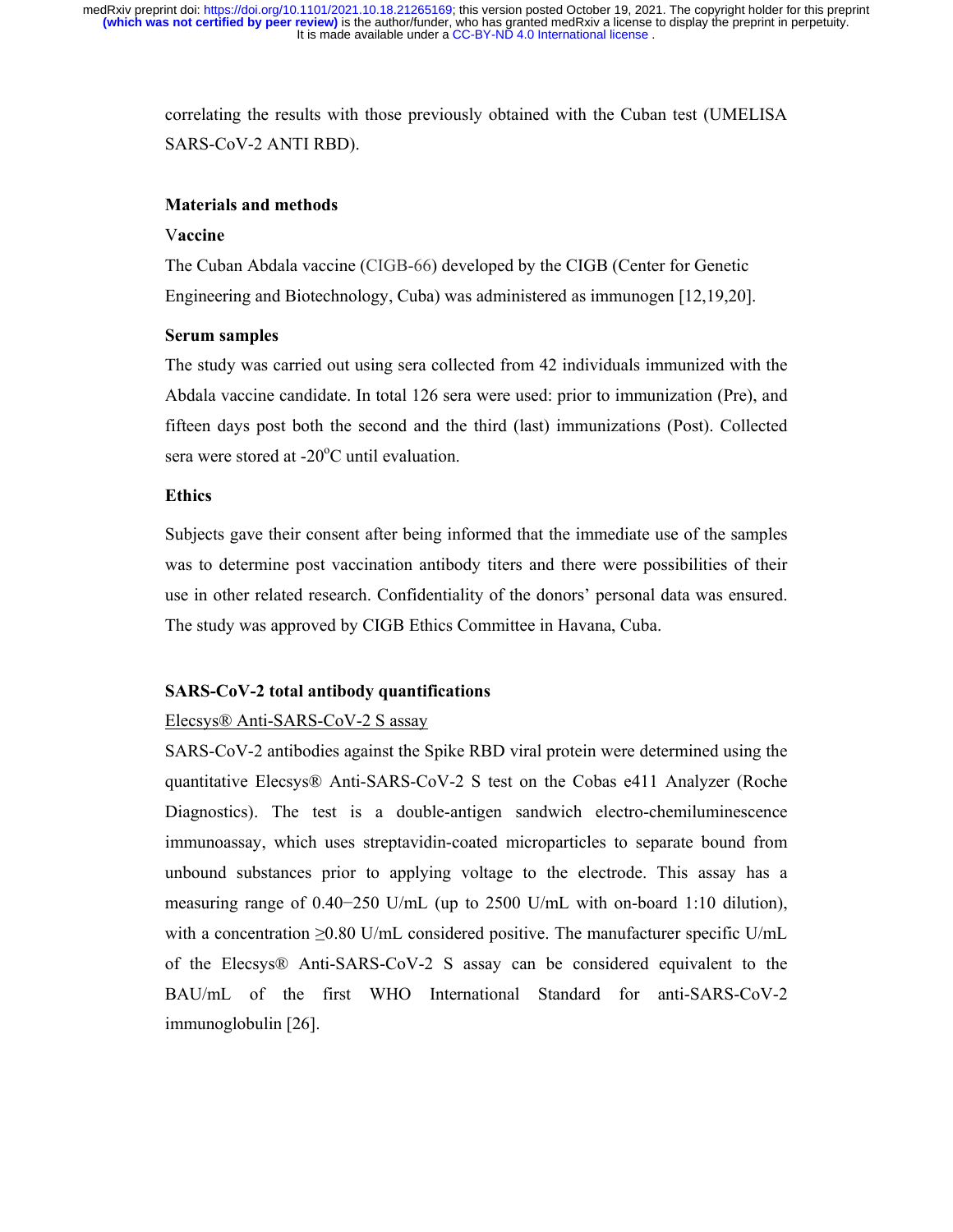#### UMELISA SARS-CoV-2 ANTI RBD assay

Class IgG antibodies were quantified by UMELISA SARS-CoV-2 ANTI RBD, approved by CECMED (Cuban Center for State Control of Medicines and Medical Devices) and commercialized by the ImmunoAssay Center (Cuba) [27]. The test is an automated fluorescence-based quantitative assay that uses ultramicro-ELISA plates coated with the RBD fragment of the virus S protein as solid phase. Briefly,  $10 \mu L$  of 1:100 pre-diluted samples are incubated in the wells of the strips for 30 minutes. After a wash step, biotin-bound anti-human IgG monoclonal antibody is then added, which will bind to the antibodies fixed in the previous step. A further wash removes the unreacted biotinylated antibodies. A streptavidin/alkaline phosphatase conjugate is then added, which will bind to the biotin molecules. Another wash removes excess conjugate. A fluorigenic substrate (4-methylumbelliferyl phosphate) is added, which will be hydrolyzed and the intensity of the emitted fluorescence will allow quantification of the IgG antibody levels to the SARS-CoV-2 RBD protein in the samples. Titers are given in arbitrary units per milliliter (AU/mL) with a cut-off value of 1.95 AU/mL.

# sVNT assay

Antibody neutralization properties were determined using an "in-house" surrogate virus neutralization test (sVNT) measuring RBD-ACE2 (angiotensin-converting enzyme 2) inhibition (CIGB, Cuba) and confirmed by a live viral neutralization test (Civilian Defense Scientific Research Center, Cuba). In the surrogate neutralization test, vaccinee samples were pre-incubated with peroxidase-conjugated recombinant RBD protein at different dilutions and subsequently the mixture is incubated with ACE-2 protein fixed in the solid phase. Results are given in inhibition percentage. The assay threshold for positivity is 20%. The live neutralization assay is based on the standard virus microneutralization assay. Vero E6 cells are incubated in absence or presence of diluted sera and overlaid with viral suspension. At 96 h post-infection, the cytopathogenic effect (CPE) was evaluated by optical microscopy and the cells stained with neutral red. After three washes neutral red was dissolved in lysis solution and optical density (OD) was measured at 540 nm. The viral neutralizing titer (VNT50) is calculated as the highest serum dilution at which 50 % of the cells remain intact, compared to neutral red incorporation in the control wells (no virus added).

Costar 3591 plates were coated with hFc-ACE2 protein (supplied by the Center for Molecular Immunology, Cuba) at 250ng per well in phosphate-buffered saline (PBS) pH 7.4 for three hours at  $37^{\circ}$ C. After a wash step with 0.1% (v/v) of Tween-20 in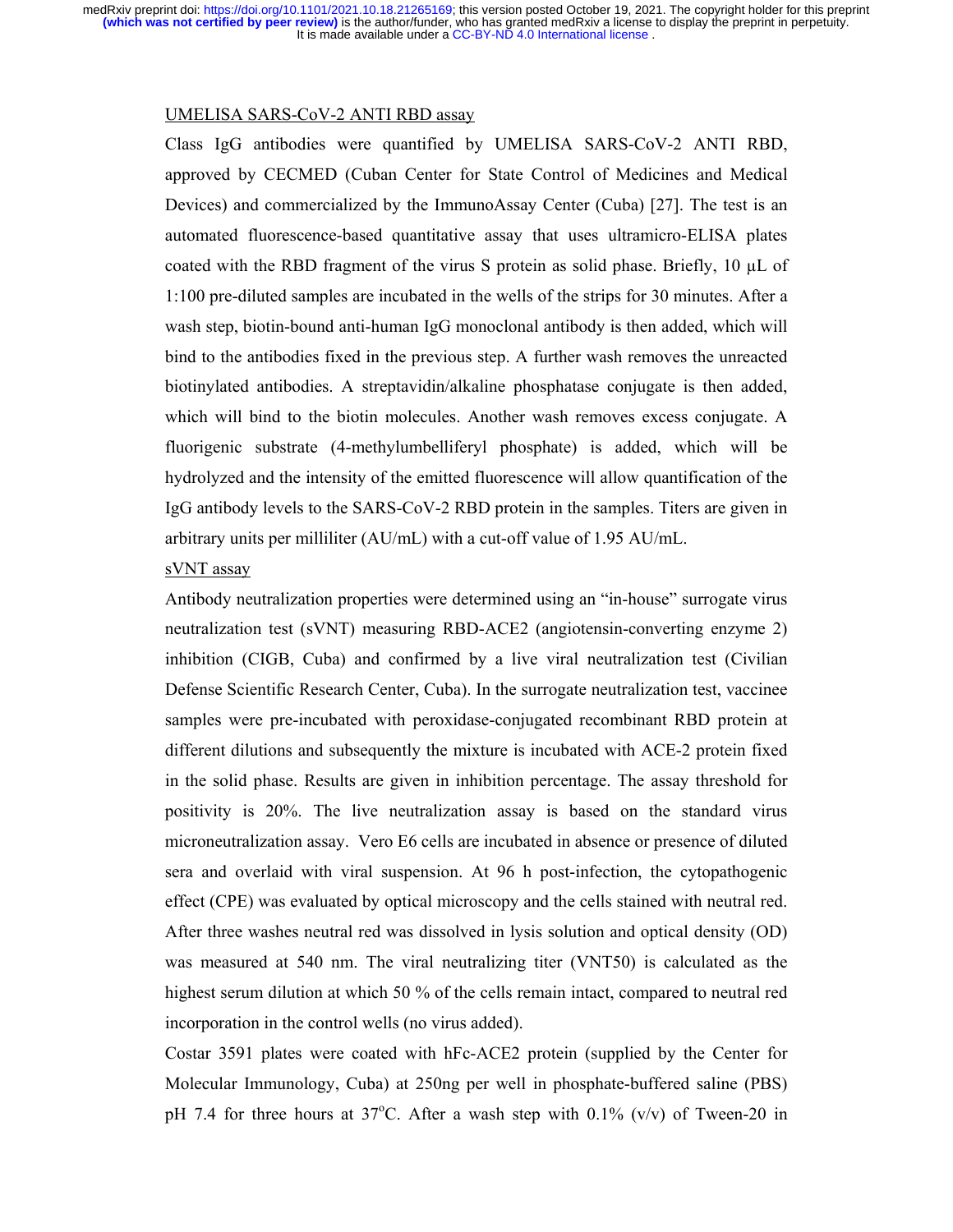distilled water, the plates were blocked with  $2\%$  (w/v) nonfat dry milk powder in PBS for 1h at 37°C. During the coating incubation period, the samples and assay controls were pre-incubated with hFc-RBD-HRP (CIGB, Cuba) conjugate diluted 1:100 000 with  $0.2\%$  (w/v) skim milk in PBS, for 1h at 37 °C. A Mab, CBSSRBD-S.8, (CIGBSS, Cuba) with significant neutralization activity against SARS-CoV-2 was used as positive control in this surrogate assay. Human AB Serum (Sigma, USA) was used as a negative control. After the pre-incubation period,  $50\mu$  of sample-conjugate mixture is added to the ACE-2 blocked plate and incubated for 1h at 37°C. Unbound reactants are removed by four washes with 0.1% (v/v) of Tween-20 in distilled water. After washing, 50  $\mu$ L of 3,3',5,5'-tetramethylbenzidine at 10µg/mL dissolved in phosphate-citrate buffer (0.2M phosphate, 0.1M citrate, pH 5.0) and 0.006%  $(v/v)$  hydrogen peroxide were added per well, followed by incubation at room temperature for 10 min. The reaction was stopped by adding Stop solution  $(2M H_2SO_4)$ . Microtiter plates were read at a 450 nm wavelength.

Inhibition values were determined as follows:

Inhibition  $(%)= (1-sample)$  optical density value/negative control optical density value $) \times 100$ .

Results are given in inhibition percentage. The assay threshold for positivity is 20%. Inhibition values were plotted in GraphPad Prism 8.0.2 and the neutralization titer was defined as the concentration that showed 50% inhibition (inhibitory concentration, IC50) as determined by log (inhibitor) vs. normalized response – variable slope model.

# VNT50 assay

Neutralization antibody titers were detected by a standard virus microneutralization assay (MN50) using SARS-CoV-2 (CUT2010-2025/Cuba/2020 strain) [28]. Vero E6 cells  $(2\times10^4$  per well) were seeded in 96-well plates one night before use. Human sera were inactivated at 56 °C for 30 min. The serum samples were prepared by two-fold serial dilutions in Eagle Minimal Essential Medium (MEM, Gibco, UK) containing 2 % (v/v) fetal bovine serum (Capricorn, Germany). SARS-CoV-2 strain at 100 TCID50 was incubated in absence or presence of diluted sera for 1 h at 37 °C. Afterwards, Vero E6 cell were overlaid with virus suspension. At 96 h post-infection, the cells were inspected for signs of cytopathogenic effects (CPE) by optical microscopy and stained with neutral red (Sigma, USA). After three washes neutral red was dissolved in lysis solution (50 % ethanol, 1 % acetic acid) for 15 min at 25 °C, and optical density (OD) was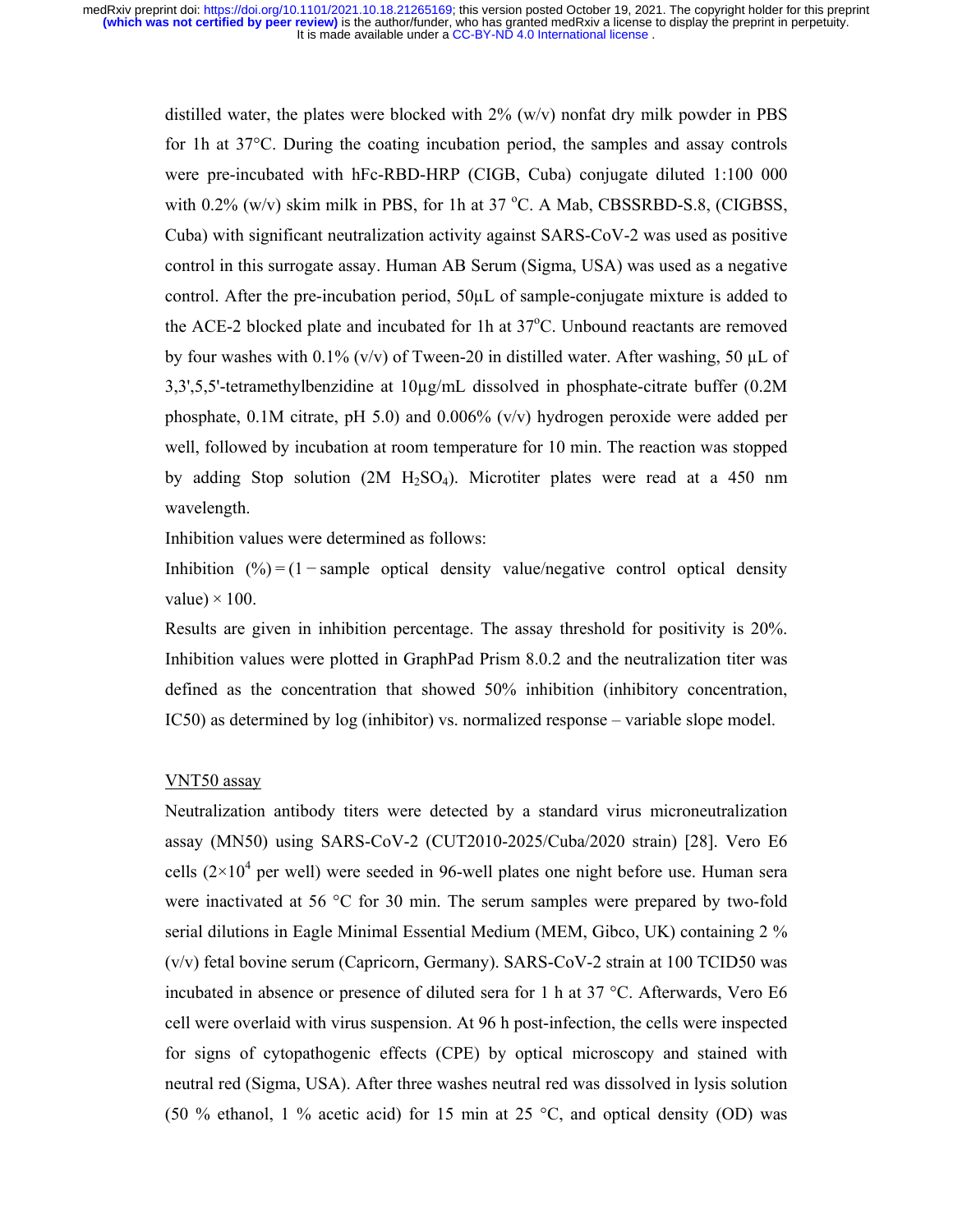> detected at 540 nm. The highest serum dilution showing an OD value larger than the cut-off was considered the neutralization titer. The cut-off value is calculated as the average of the OD of the cell control wells divided by two. Viral neutralizing titers (VNT50) were calculated as the highest serum dilution at which 50 % of the cells remain intact according to neutral red incorporation in the control wells (no virus added).

### **Statistical analysis**

All statistical analyses were performed by GraphPad Prism v. 8.0. In line with common conventions of descriptive statistics, standard deviation (SD) was calculated for mean values and interquartile range (IQR) for median values, geometric mean titer (GMT) and 95% confidence intervals (CIs) were also estimated. We used Wilcoxon matchedpairs signed rank test to compare the pre and post-immunization titers of serum samples and Spearman non-parametric correlation coefficient (Spearman's rho, r) test to perform inferential analysis among tests results with the categories: none or very weak  $r < 0.3$ , weak  $0.3 \le r \le 0.5$ , moderate  $0.5 \le r \le 0.7$  and strong  $r > 0.7$ . Cohen's kappa ( $\kappa$ ) [9] was calculated to assess the agreement between the test assays with the categories of poor (below 0.00), slight (0.00–0.20), fair (0.21–0.40), moderate (0.41–0.60), substantial  $(0.61-0.80)$  and almost perfect  $(0.81-1.00)$ .

### **Results**

Antibody titers obtained with the Elecsys® Anti-SARS-CoV-2 S test in Abdala vaccinees are shown in Figure 1. Prior to immunization, only one sample showed detectable anti-RBD antibodies ( $\geq 0.80$  U/mL) by the Roche test. Post-vaccinated sera showed a GMT of 1382 U/mL (95% CI: 850.7- 2247), that represents a 3191.7-fold increase compared to the baseline value of 0.43 U/mL obtained before immunization. In Abdala vaccinated individuals, the seroconversion rate 15 days after the last dose was 100% by the Roche test.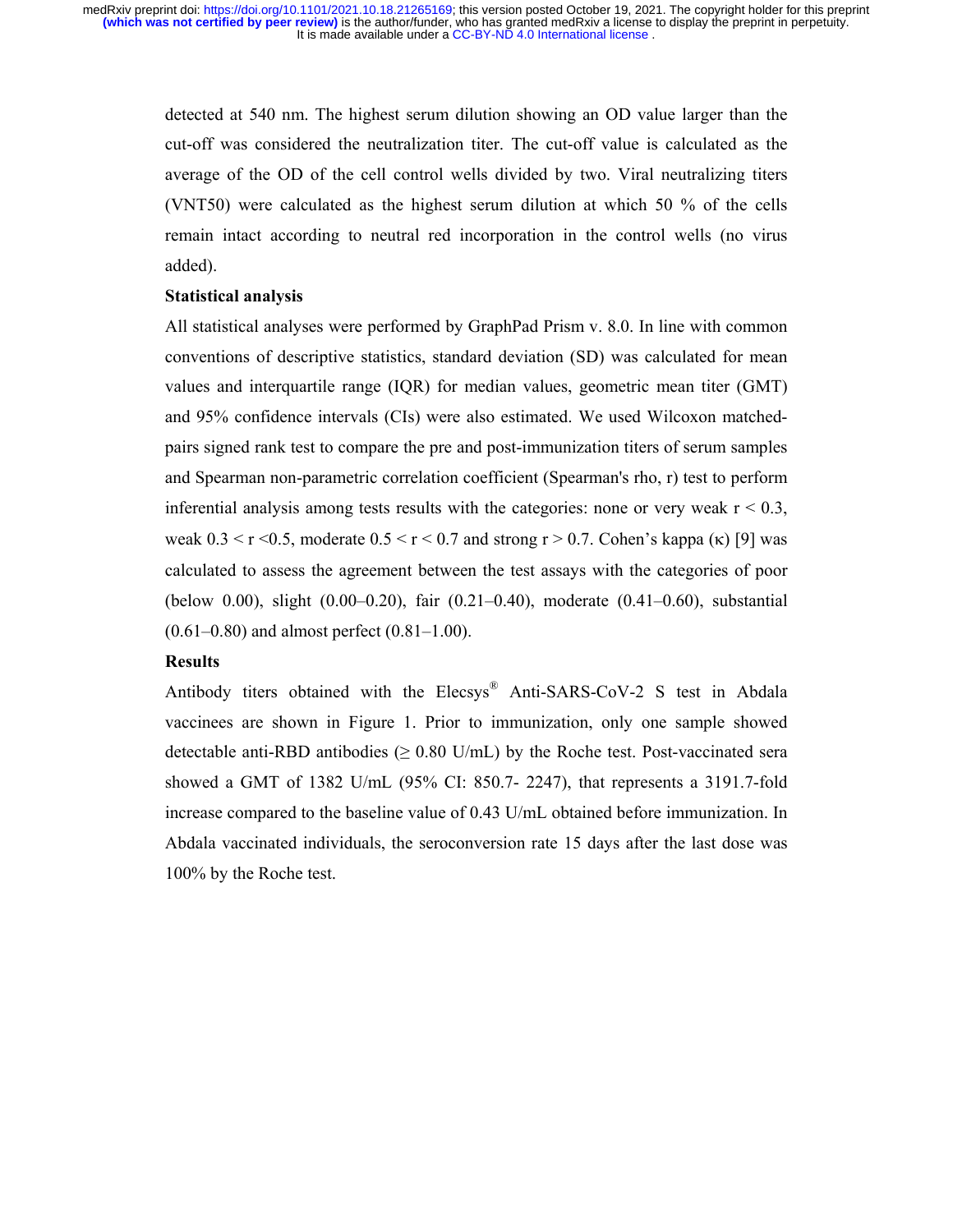It is made available under a CC-BY-ND 4.0 International license. **(which was not certified by peer review)** is the author/funder, who has granted medRxiv a license to display the preprint in perpetuity. medRxiv preprint doi: [https://doi.org/10.1101/2021.10.18.21265169;](https://doi.org/10.1101/2021.10.18.21265169) this version posted October 19, 2021. The copyright holder for this preprint



Figure 1: Before-after graph showing SARS-CoV-2 Spike antibody titers obtained by Elecsys® Anti-SARS-CoV-2 S in Abdala vaccinees. Statistical differences between Pre and Post immunized serum groups  $(P < 0.0001)$  were determined by Wilcoxon matched-pairs signed rank test. The dotted line represents the cut-off of the test ( $\geq 0.8$  U/mL). The table shows the descriptive statistics of these results.

The degree of agreement between both tests was analyzed in 126 evaluated samples. Results are shown in Table 1. The concordance value  $(\kappa)$  obtained was 0.873 (95% CI, 0.781 to 0.964).

**Table 1.** Two-way contingency table for anti-RBD antibody detection using UMELISA SARS-CoV-2 ANTI RBD and Elecsys® Anti-SARS-CoV-2 S (considered the gold standard test).

| <b>UMELISA SARS-CoV-2</b> | Elecsys Anti-SARS-CoV-2 S test |                 |              |
|---------------------------|--------------------------------|-----------------|--------------|
| <b>ANTI RBD assay</b>     | <b>Positive</b>                | <b>Negative</b> | <b>Total</b> |
| <b>Positive</b>           | 82                             |                 | 86           |
| <b>Negative</b>           |                                | 37              | 40           |
| Total                     |                                |                 | $\sqrt{26}$  |

Observed agreements: 119 (94.44% of the observations) Agreements expected by chance: 71.0 (56.37% of the observations) Kappa=  $0.873$  (95% CI, 0.781 to 0.964) SE of kappa =  $0.047$ 

Correlation between the Roche and UMELISA tests is shown in Figure 2. A positive value of  $r = 0.9589$ , (CI: 0.9415-0.9711), suggests a strong correlation between both assays.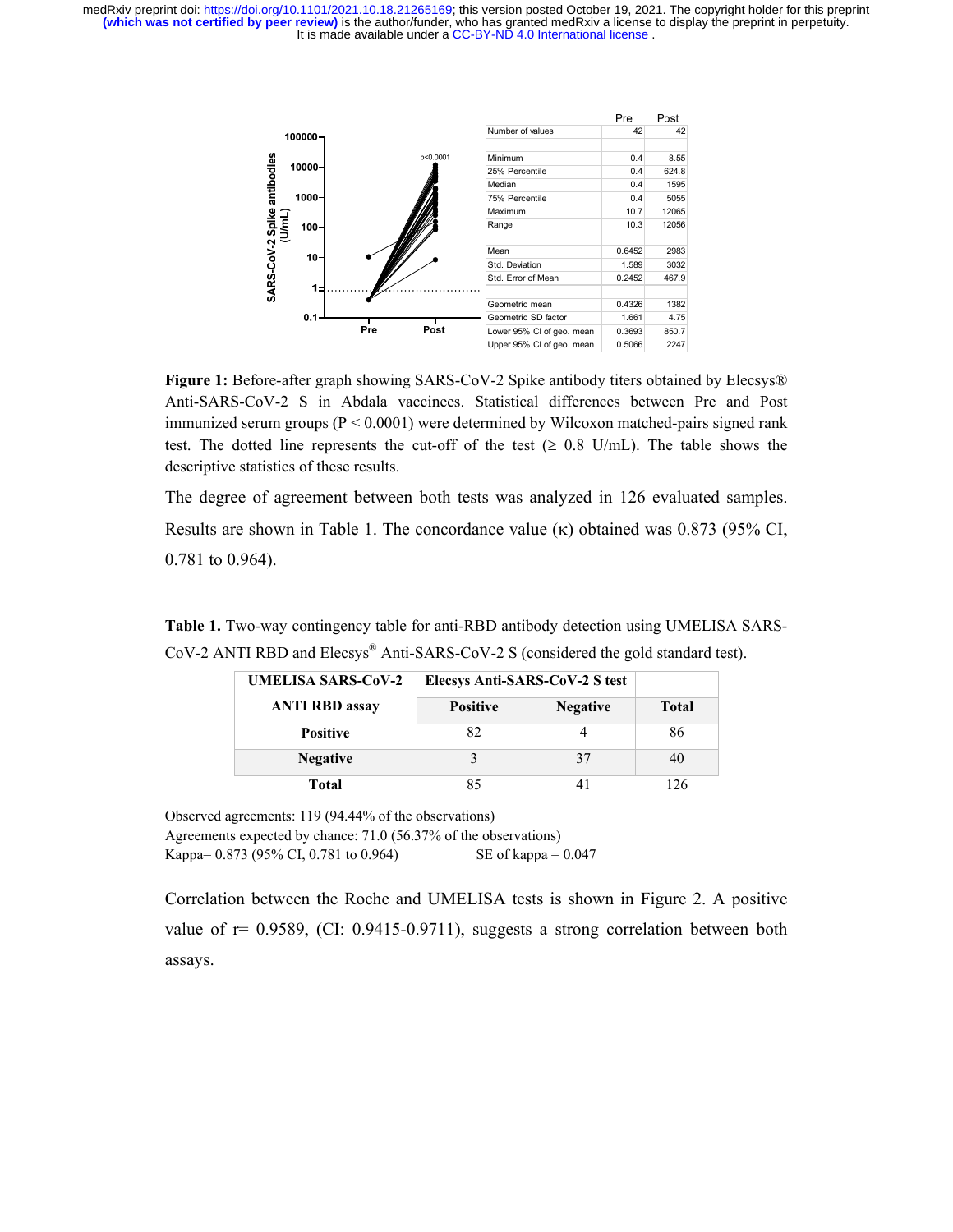It is made available under a CC-BY-ND 4.0 International license. **(which was not certified by peer review)** is the author/funder, who has granted medRxiv a license to display the preprint in perpetuity. medRxiv preprint doi: [https://doi.org/10.1101/2021.10.18.21265169;](https://doi.org/10.1101/2021.10.18.21265169) this version posted October 19, 2021. The copyright holder for this preprint



Figure 2: Correlation analysis between antibody titer results obtained by Elecsys® Anti-SARS-CoV-2 S and UMELISA SARS-CoV-2 ANTI RBD in vaccinated individuals. The dotted line represents the test cut-off value (1.95 AU/mL).

Although 10 positive samples by  $Elecsys^{\circledR}$  Anti-SARS-CoV-2 S showed inhibition values below  $20\%$  by the sVNT assay, a rho value of  $0.9111$   $(95\%$  CI:  $0.8748$  to 0.9373) was estimated, suggesting a strong positive correlation between both assays (Figure 3).



Figure 3: Correlation analysis between antibody titer results obtained by Elecsys® Anti-SARS-CoV-2 S and sVNT assay (% of inhibition) in vaccinated individuals. The dotted line represents the test cut-off value  $(20\%)$ .

The live viral micro-neutralization test also showed a strong positive correlation with the Roche assay (Figure 4). Although five anti-RBD positive samples by the Roche test showed no neutralization titers, there is a positive strong correlation between both tests  $(r = 0.8773)$ .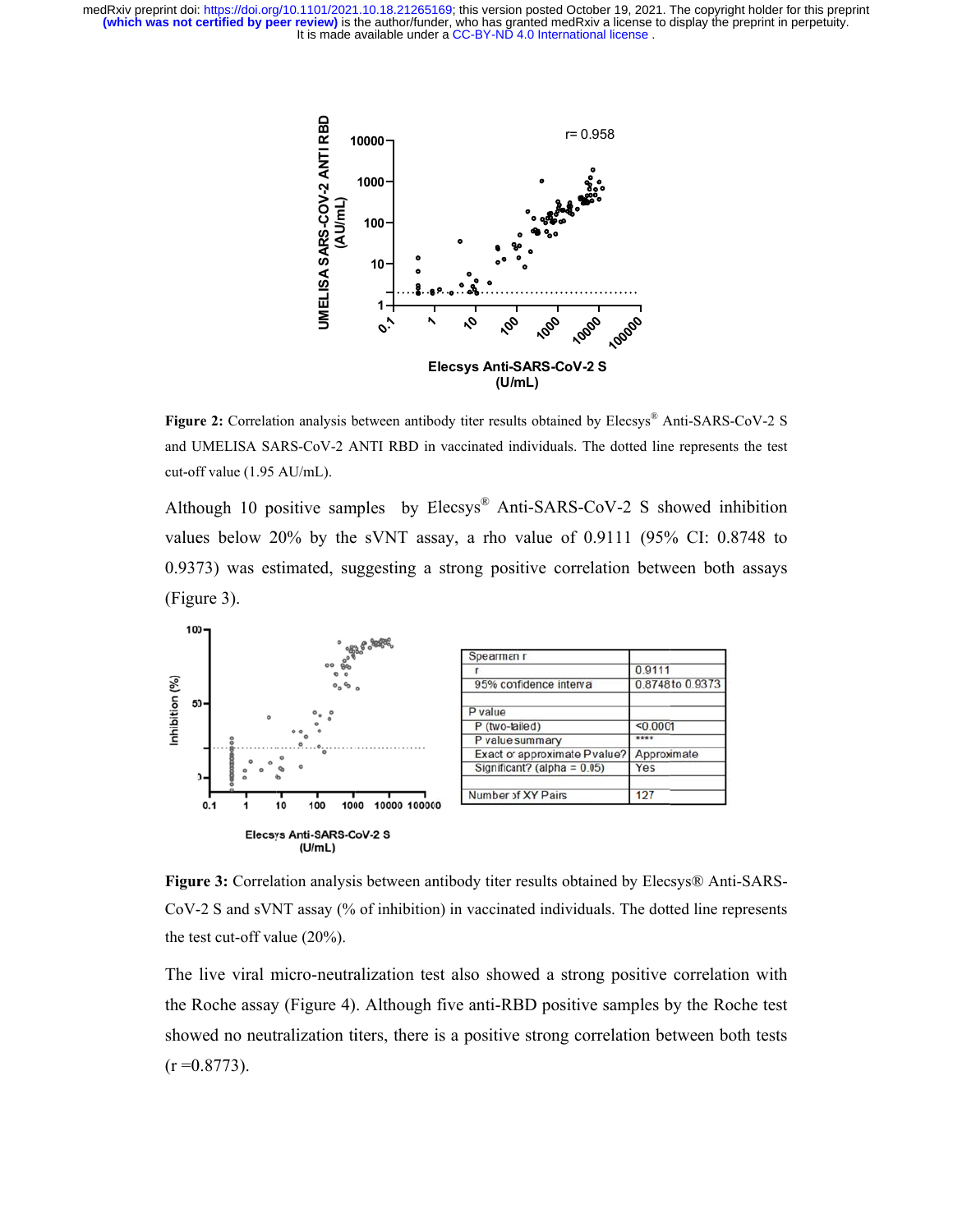It is made available under a CC-BY-ND 4.0 International license. **(which was not certified by peer review)** is the author/funder, who has granted medRxiv a license to display the preprint in perpetuity. medRxiv preprint doi: [https://doi.org/10.1101/2021.10.18.21265169;](https://doi.org/10.1101/2021.10.18.21265169) this version posted October 19, 2021. The copyright holder for this preprint



Figure 4: Correlation analysis between antibody titer results obtained by Elecsys® Anti-SARS-CoV-2 S and VNT assay (neutralization titer) in vaccinated individuals.

### **Discussion**

Since the beginning of the COVID-19 pandemic, many efforts have been displayed to obtain highly effective vaccines capable of eliciting protective immune response, which is essential for the prevention and mitigation of the morbidity and mortality caused by the virus. Therefore vaccines are expected to be decisive in the strategies for stopping, controlling, or slowing the pandemic, fighting the virus, and limiting worldwide transmission of SARS-CoV-2.

Currently, there are several commercially available vaccines, based on different approaches and varying efficacies, such as the mRNA-based BioNtech-Pfizer and Moderna (95% and 94% respectively) [29, 30], using an adenovirus vector as AstraZeneca (70% efficacy) [31] and Sputnik V (91.6% efficacy) [32] and inactivated virus as CoronaVac (50% efficacy) [33]. With several billion doses of COVID-19 vaccines already administered [34]; we are witnessing the largest global vaccine deployment in history.

As this study shows, Abdala vaccinees exhibited high antibody titers by the Roche test (antibody titer median of 1595 U/mL). This result was not a surprise, since it has been recognized that mannosylated proteins secreted in *Pichia pastoris* as a host, have the potential to function as adjuvants, favoring in this case an RBD subunit vaccine. In addition there is enhanced antigen presentation and T-cell activation properties upon interaction with receptors in antigen-presenting cells [35].

The antibody titers obtained in Abdala vaccinees were similar to antibody titers previously reported for a commercial vaccine: BNT162b2 from Pfizer-BioNTech using the same test [36].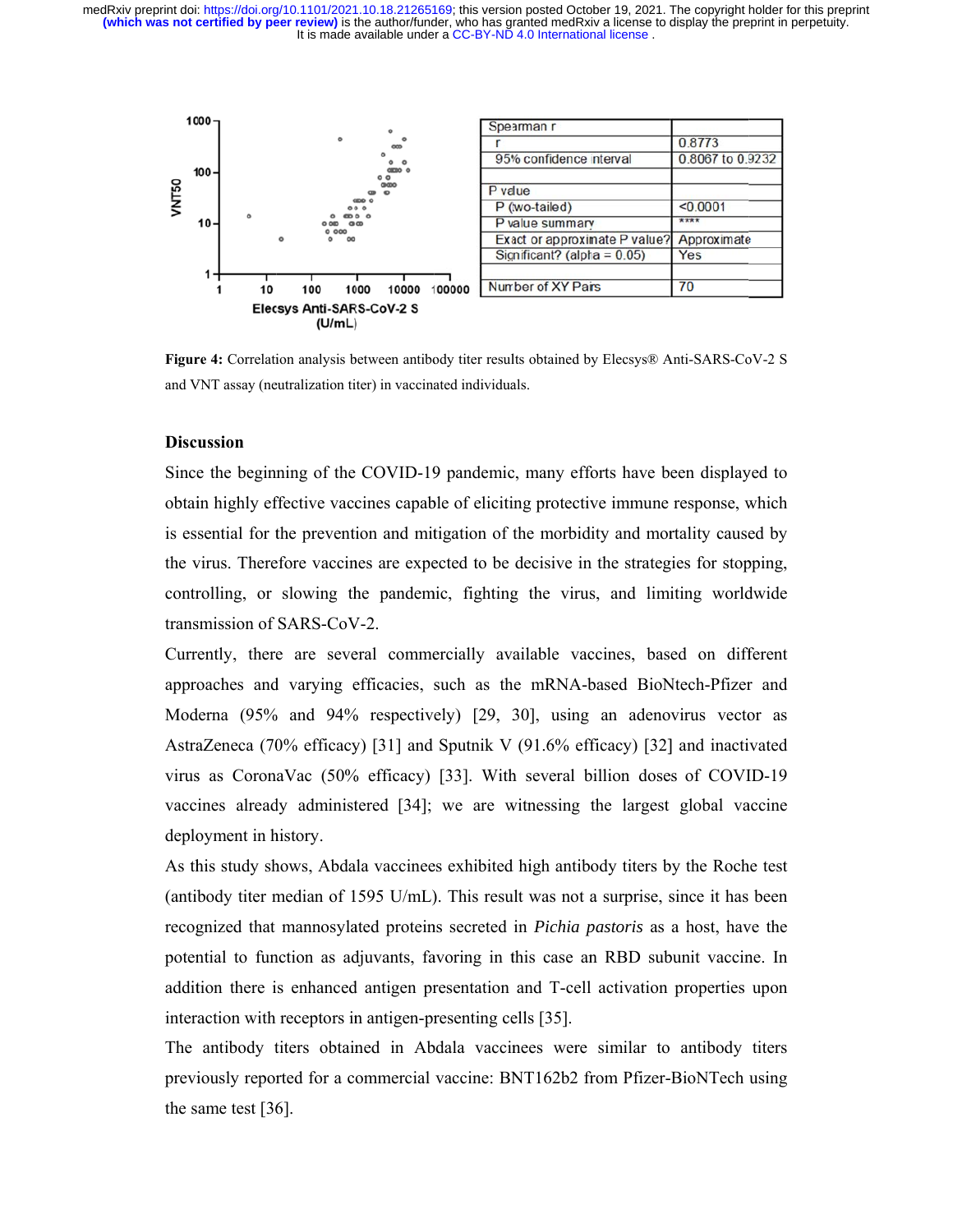During serological studies of the Cuban COVID-19 vaccine candidates, throughout the preclinical and clinical phases, the abovementioned Cuban commercial and in-house tests have been used. It is important to note that the proteins used for IgG quantification or the inhibition assays were obtained in mammalian cells, a heterologous expression system with respect to the one used for obtaining the vaccine antigen.

Although the antibody quantification assays used in this study have different principles, and moreover, the Roche sandwich test detects total high affinity antibodies and UMELISA detects IgG type antibodies, both had an almost exact agreement ( $\kappa$ = 0.873) and a strong positive correlation (r=9589).

sVNT and VNT50 assays also showed a positive and strong correlation with the Elecsys® Anti-SARS-CoV-2 S test (rho value of 0.911 and 0.8773 respectively).

# **Conclusions**

The different tests used (the in-house sVNT and the UMELISA SARS-CoV-2 ANTI RBD assays (Immunoassay Center, Cuba) showed strong positive correlation with the Elecsys® Anti-SARS-CoV-2 S test (Roche, USA) for antibody detection. Since the last is considered the WHO reference standard, the conclusion is that both the in-house and the Cuban UMELISA system are equally accurate for detecting anti-SARS-CoV-2 antibodies. The VNT using live virus also strongly correlates with them, but must be carried out under more stringent biosafety conditions.

Indirectly, the results also show the high immune stimulating capability of the Abdala vaccine, whose vaccinees reach antibody titers by the Elecsys® Anti-SARS-CoV-2 S test similar to those of other approved vaccines like Pfizer-BioNTech when evaluated with the same commercial test.

# **Acknowledgements**

The authors would like to express their gratitude to Dr. Loida Torres from the International Health Center "La Pradera" for enabling the use of its facilities and the equipment necessary for the evaluation of the samples.

Research reported here was supported with funds from the BioCubaFarma Enterprise and the Center for Genetic Engineering and Biotechnology in Cuba.

### **References**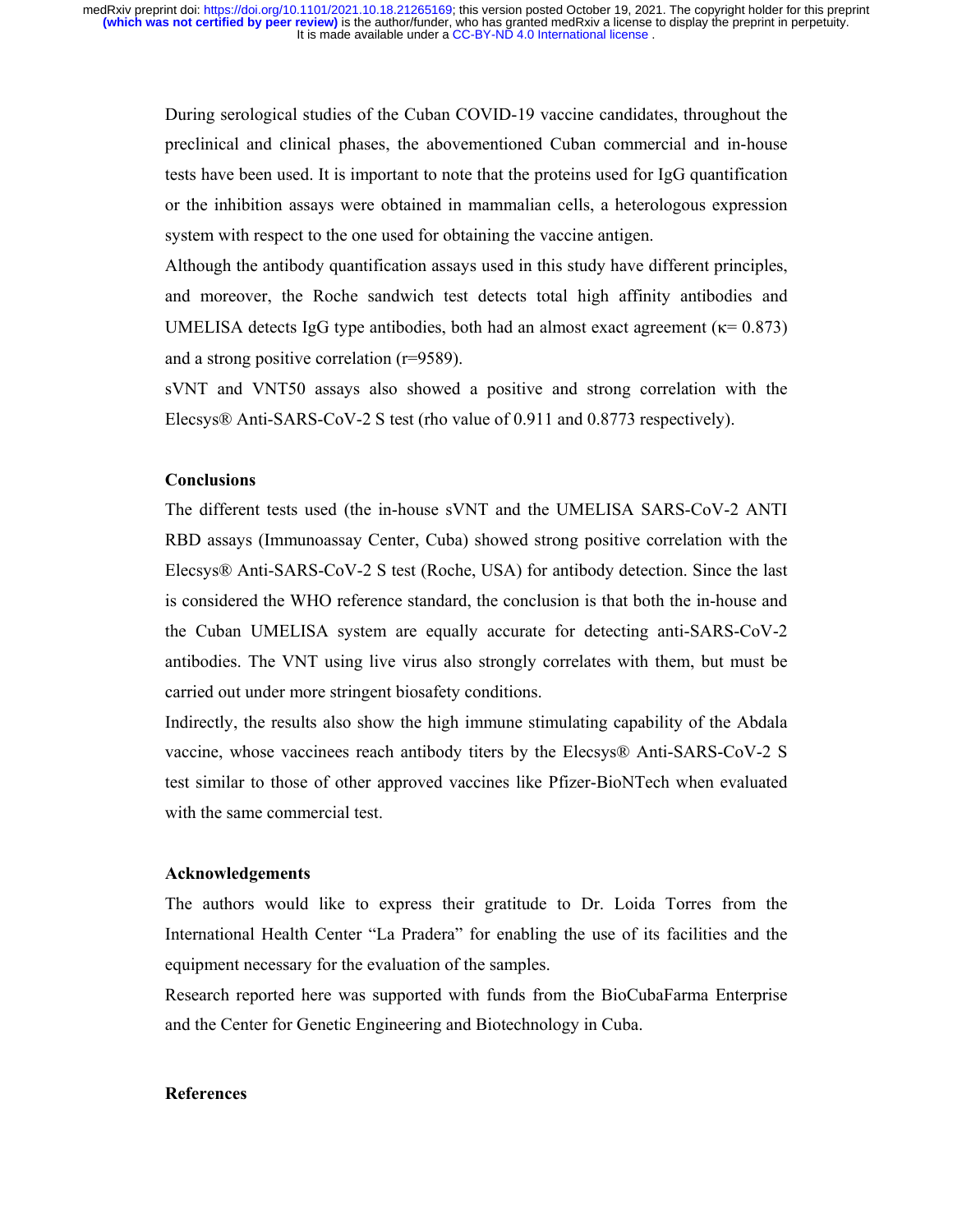> 1. WHO. Statement regarding cluster of pneumonia cases in Wuhan, China Available at: https://www.who.int/china/news/detail/09-01-2020-who-statement-regarding-clusterof-pneumonia-cases-in-wuhan-china

2. WHO. COVID-19 Public Health Emergency of International Concern (PHEIC) Global research and innovation forum Available at: https://www.who.int/publications/m/item/covid-19-public-health-emergency-ofinternational-concern-(pheic)-global-research-and-innovation-forum

3. WHO-Europe Coronavirus disease (COVID-19) outbreak - WHO announces COVID-19 outbreak a pandemic Available at: https://www.euro.who.int/en/healthtopics/health-emergencies/coronavirus-covid-19/news/news/2020/3/who-announcescovid-19-outbreak-a-pandemic

4. WHO. Coronavirus disease 2019 (COVID-19) Situation report 63. Available at: https://www.who.int/docs/default-source/coronaviruse/situation-reports/20200323 sitrep-63-covid-19.pdf?sfvrsn=b617302d\_4

5. WHO Coronavirus disease 2019 (COVID-19) Situation report 75. Available at: https://www.who.int/docs/default-source/coronaviruse/situation-reports/20200404 sitrep-75-covid-19.pdf?sfvrsn=99251b2b 4

6. Protocolo vs COVID-19. MINSAP Cuba 4 de abril de 2020. Available at: https://covid19cubadata.github.io/protocolos/protocolo-version-2.pdf

7. Severe acute respiratory syndrome coronavirus 2 isolate Wuhan-Hu-1, complete genome (NCBI Reference Sequence: NC\_045512.2); Available at: http://www.ncbi.nlm.nih.gov/nuccore/MN908947.3

8. Ahn DG, Shin HJ, Kim MH, Lee S, Kim HS, Myoung J, Kim BT, Kim SJ. Current Status of Epidemiology, Diagnosis, Therapeutics, and Vaccines for Novel Coronavirus Disease 2019 (COVID-19). J Microbiol Biotechnol. 2020; 30(3):313−324. doi: 10.4014/jmb.2003.03011. Available at:

https://www.jmb.or.kr/journal/view.html?doi=10.4014/jmb.2003.03011

9. Huang Y, Yang C, Xu XF, Xu W, Liu SW. Structural and functional properties of SARS-CoV-2 spike protein: potential antivirus drug development for COVID-19. Acta Pharmacol Sin. 2020; 41(9):1141-1149. doi: 10.1038/s41401-020-0485-4. Available at: https://www.nature.com/articles/s41401-020-0485-4.pdf

10. Kyriakidis, N.C., López-Cortés, A., González, E.V. et al. SARS-CoV-2 vaccines strategies: a comprehensive review of phase 3 candidates. npj Vaccines 6, 28 (2021). https://doi.org/10.1038/s41541-021-00292-w Available at: https://www.nature.com/articles/s41541-021-00292-w.pdf

11. Yaffe H. Cuba's five COVID-19 vaccines: the full story on Soberana 01/02/Plus, Abdala, and Mambisa. London School of Economics (LSE) Latin America and Caribbean blog https://blogs.lse.ac.uk/latamcaribbean/2021/03/31/cubas-five-covid-19 vaccines-the-full-story-on-soberana-01-02-plus-abdala-and-mambisa/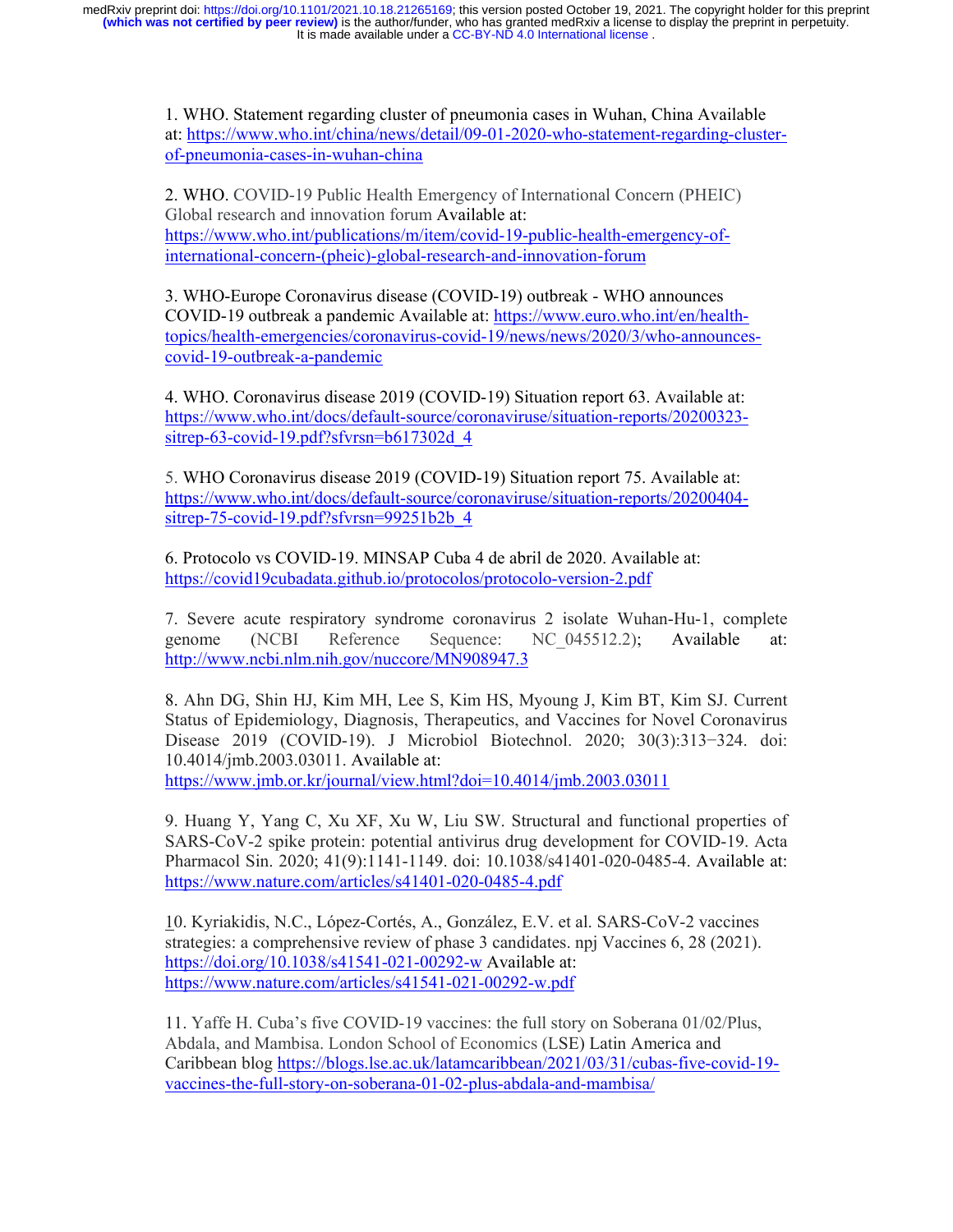> 12. Limonta M, Chinea G, Martín A., Gonzalez D, Bequet M, Marquez G, et al. The SARS-CoV-2 receptor-binding domain expressed in *Pichia pastoris* as a candidate vaccine antigen. Available at: https://www.medrxiv.org/content/10.1101/2021.06.29.21259605v1.full.pdf

13. Registro Público Cubano de Ensayos Clínicos (RPCEC). ABDALA Clinical Study. https://rpcec.sld.cu/print/trials/RPCEC00000346-En

14 Registro Público Cubano de Ensayos Clínicos (RPCEC). ABDALA Clinical Study - Phase III. https://rpcec.sld.cu/print/trials/RPCEC00000359-En

15. Cuban COVID vaccine Abdala 92 percent 'effective', maker says. Available at: https://medicalxpress.com/news/2021-06-cuban-covid-vaccine-abdala-percent.html

16. Eric Caraballosa How was the efficacy of the Cuban COVID-19 vaccine candidates calculated? Available at: https://oncubanews.com/en/cuba/how-was-the-efficacy-of-the-cubancovid-19-vaccine-candidates-calculated/

17. Registro Público Cubano de Ensayos Clínicos (RPCEC). ABDALA-Intervention. Available at: https://rpcec.sld.cu/print/trials/RPCEC00000363-En

18. Cuba approves emergency use of home-grown COVID vaccine, Latin America's first. https://medicalxpress.com/news/2021-07-cuba-emergency-home-grown-covidvaccine.html

19. Aprueba el CECMED el autorizo de uso de emergencia del candidato vacunal cubano ABDALA. Available at: https://www.cecmed.cu/noticias/aprueba-cecmedautorizo-uso-emergencia-candidato-vacunal-cubano-abdala

20. Vacuna Abdala con alta efectividad en la capital de Cuba. Available at: prensalatina.cu/index.php?o=rn&id=479325&SEO=vacuna-abdala-con-alta-efectividad-en-lacapital-de-cuba

21. WHO. Overview WHO COVID vaccine tracker and Landscape. October 12 2021 Available at: https://www.who.int/publications/m/item/draft-landscape-of-covid-19 candidate-vaccines

22. Cuban Public Registry of Clinical Assays. Mambisa Study Available at: https://www.rpcec.sld.cu/trials/RPCEC00000345-En

23. Cuban Public Registry of Clinical Assays. CIGB-Mambisa,\_Abdala in convalescents Available at: https://www.rpcec.sld.cu/trials/RPCEC00000382-En

24. Dogan M, Kozhaya L, Placek L, Gunter C, Yigit M, Hardy R, et al. SARS-CoV-2 specific antibody and neutralization assays reveal the wide range of the humoral immune response to virus. Commun Biol. 2021; 4(1):129. doi: 10.1038/s42003-021- 01649-6. Available at:

https://www.ncbi.nlm.nih.gov/pmc/articles/PMC7846565/pdf/42003\_2021\_Article\_164 9.pdf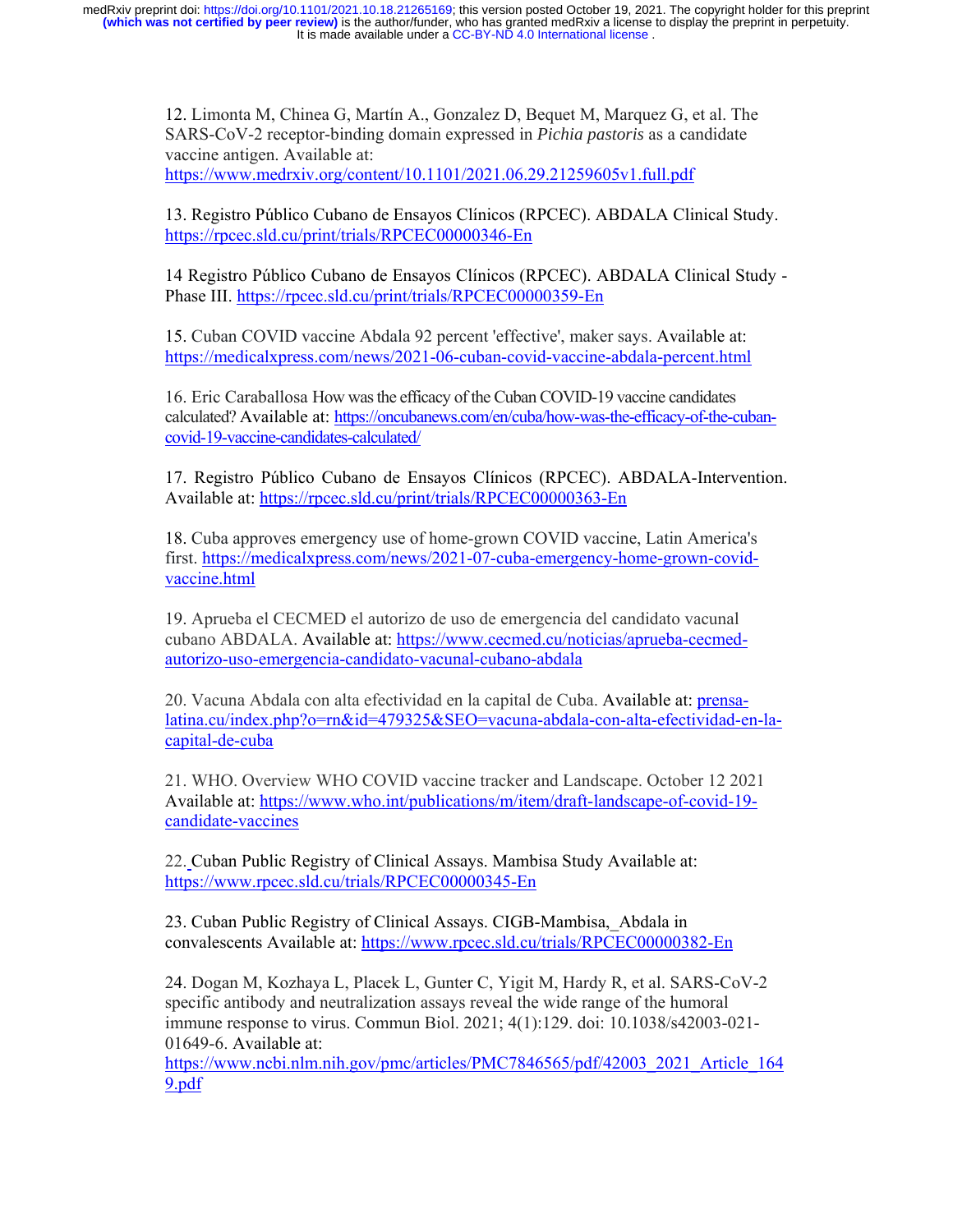> 25. Salvagno GL, Henry BM, di Piazza G, Pighi L, De Nitto S, Bragantini D, Gianfilippi GL, Lippi G. Anti-SARS-CoV-2 Receptor-Binding Domain Total Antibodies Response in Seropositive and Seronegative Healthcare Workers Undergoing COVID-19 mRNA BNT162b2 Vaccination. Diagnostics (Basel). 2021;11(5):832. doi: 10.3390/diagnostics11050832. Available at:

> https://www.ncbi.nlm.nih.gov/pmc/articles/PMC8147939/pdf/diagnostics-11-00832.pdf

26. Elecsys® Anti-SARS-CoV-2 .Immunoassay intended for qualitative detection of antibodies to SARS-CoV-2 in human serum and plasma. Available at: https://diagnostics.roche.com/us/en/products/params/elecsys-anti-sars-cov-2.html#productInfo

27. CECMED. UMELISA SARS-COV-2 IGG (Cuban Sanitary Registry D2107- 11).Available at: https://www.cecmed.cu/covid-19/aprobaciones/umelisa-sars-cov-2-igg

28. Manenti, A.; Maggetti, M.; Casa, E.; Martinuzzi, D.; Torelli, A.; Trombetta, C.M.; Marchi, S.; Montomoli, E. Evaluation of SARS-CoV-2 neutralizing antibodies using a CPE-based colorimetric live virus micro-neutralization assay in human serum samples. J. Med. Virol. 2020, 10.1002/jmv.25986. Available at: https://www.ncbi.nlm.nih.gov/pmc/articles/PMC7267461/pdf/JMV-9999-na.pdf

29. WHO. Evidence Assessment: Pfizer-BioNTech COVID-19 vaccine. Available at: https://www.who.int/docs/default-source/immunization/sage/2021/january/4-evidenceassessment5-jan-2021-final.pdf?sfvrsn=cf627b70\_9.

30. WHO. Evidence Assessment: mRNA-1273 COVID-19 vaccine. Available at: https://cdn.who.int/media/docs/default-source/immunization/sage/2021/january/3 evidence-assessment\_covid19\_moderna\_revised\_final.pdf?sfvrsn=61ab4400\_8.

31. WHO. Evidence Assessment: ChAdOx1-S [recombinant] vaccine (AZD1222) vaccine against COVID-19 developed by Oxford University and Astra Zeneca. Available at: https://cdn.who.int/media/docs/defaultsource/immunization/sage/2021/february/3---sage 8-feb evidenceassessment\_azd1222\_-final.pdf?sfvrsn=ce0bcfb1\_8.

32. Jones I, Roy P. Sputnik V COVID-19 vaccine candidate appears safe and effective. Lancet. 2021; 397(10275):642-643. doi: 10.1016/S0140-6736(21)00191-4. Available at: https://www.thelancet.com/action/showPdf?pii=S0140-6736%2821%2900191-4

33. World Health Organization. Evidence Assessment: Sinovac/CoronaVac COVID-19 vaccine. Available at: https://cdn.who.int/media/docs/defaultsource/immunization/sage/2021/april/5\_sage29apr2021\_criticalevidence\_sinovac.pdf?sfvrsn=2488098d\_5.

34. Bloomberg vaccine tracker. More Than 6.56 Billion ShotsGiven: Covid-19 Tracker Available at: https://www.bloomberg.com/graphics/covid-vaccine-tracker-globaldistribution/